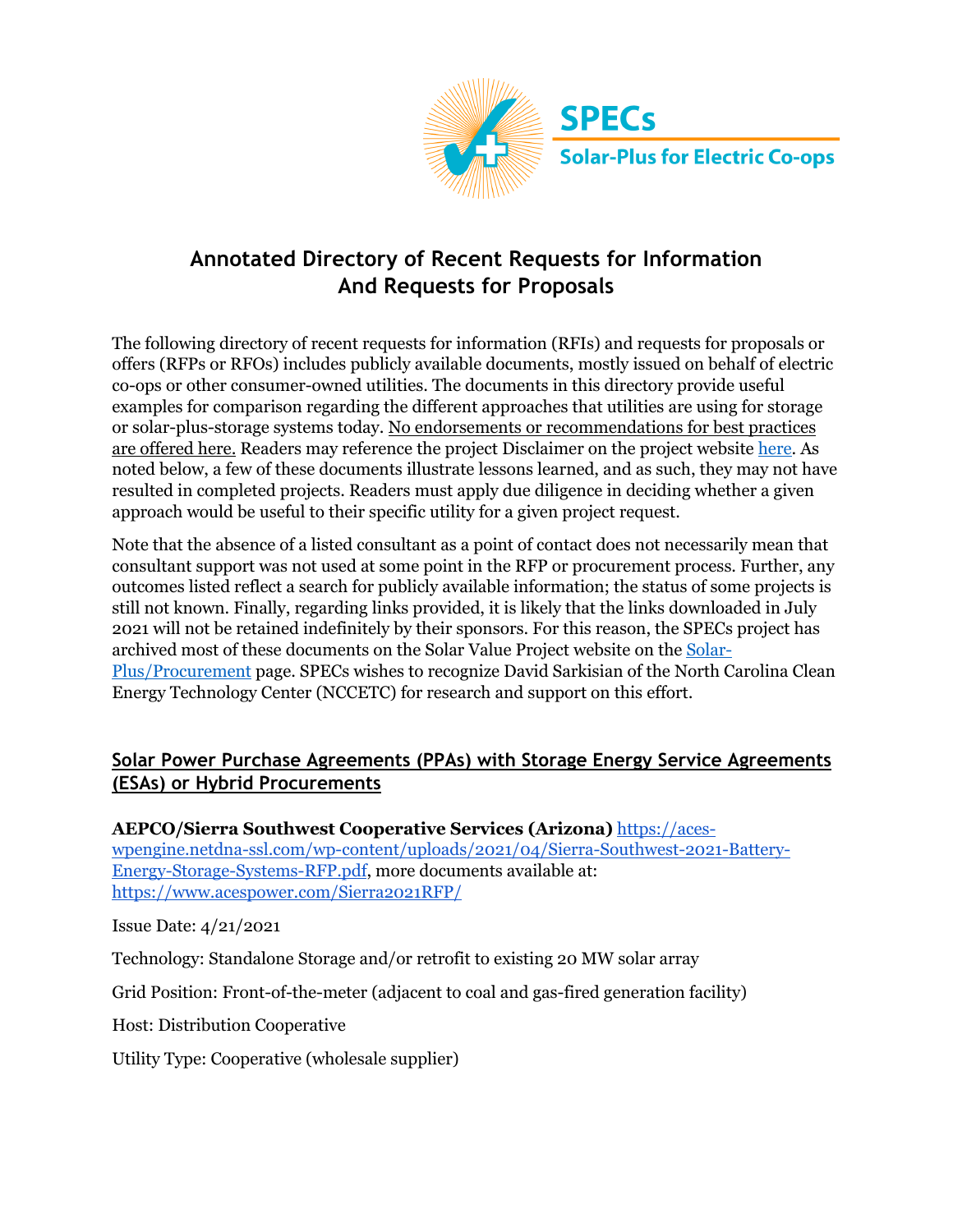Capacity: If standalone storage 25-75 MW, 2–4-hour duration; if solar retrofit 10-20 MW, 4 hour duration

Consultant: Alliance for Cooperative Energy Services Power Marketing (ACES) https://www.acespower.com/

Contract Type: PPA/ESA

Use Case(s)/Value Stream(s): Black Start, Frequency Regulation, Peak Shaving, Energy Arbitrage, Contingency Reserves

Current Status: Aiming for COD between June 2022 and May 2023

Description: ACES issued this RFP is April 2021, with responses due by May 24, 2021. This RFP provides two possible proposal options; one is for a standalone storage system, and one is for a storage system retrofitted to an existing solar PV array. The use cases envisioned for the two systems are different; the use of the standalone storage system would include providing Black Start, Frequency Regulation, and Contingency Reserves as well as Peak Shaving and Energy Arbitrage, while the solar-coupled system would only be used for Peak Shaving and Energy Arbitrage. The difference in the use cases appears to be tied to the requirements needed to qualify for the federal Investment Tax Credit in the solar retrofit case. (To qualify for the tax credit, the system needs to be charged at least 75% from the solar array alone, possibly limiting its ability to provide some services.) Despite having clearly envisioned use cases, the RFP is quite flexible on other parameters. The RFP notably includes requirements for evaluation of the creditworthiness of the bidders. Supplemental documents include a solar generation profile for the existing PV system and soil chemical information for the nearby coal and gas-fired facility.

**PowerSouth Energy Cooperative (Alabama)** https://www.powersouth.com/wpcontent/uploads/2020/09/2020-PowerSouth-Solar-Optional-Battery-Storage-RFP.pdf

Issue Date: 9/21/2020

Technology: Solar-Plus-Storage

Grid Position: Front-of-the-Meter

Host: Utility

Utility Type: Cooperative G&T

Capacity: 50 to 80 MW<sub>AC</sub> Solar PV, 25 to 50 MW<sub>AC</sub> battery storage (optional)

Consultant: No consultant

Contract Type: PPA/SSA

Use Case(s)/Value Stream(s): Energy, Ancillary Services, Environmental Attributes

Current Status: Desired completion by October 31, 2023

Description: PowerSouth Energy Cooperative issued this RFP in September 2020, with responses due by October 31, 2020. The battery storage component of the RFP is optional, with the primary portion of the RFP being for solar PV capacity. Specific use cases are not proposed by the RFP; it instead mentions that the purchase contract will include all energy, ancillary services, and environmental attributes from both the solar and battery systems.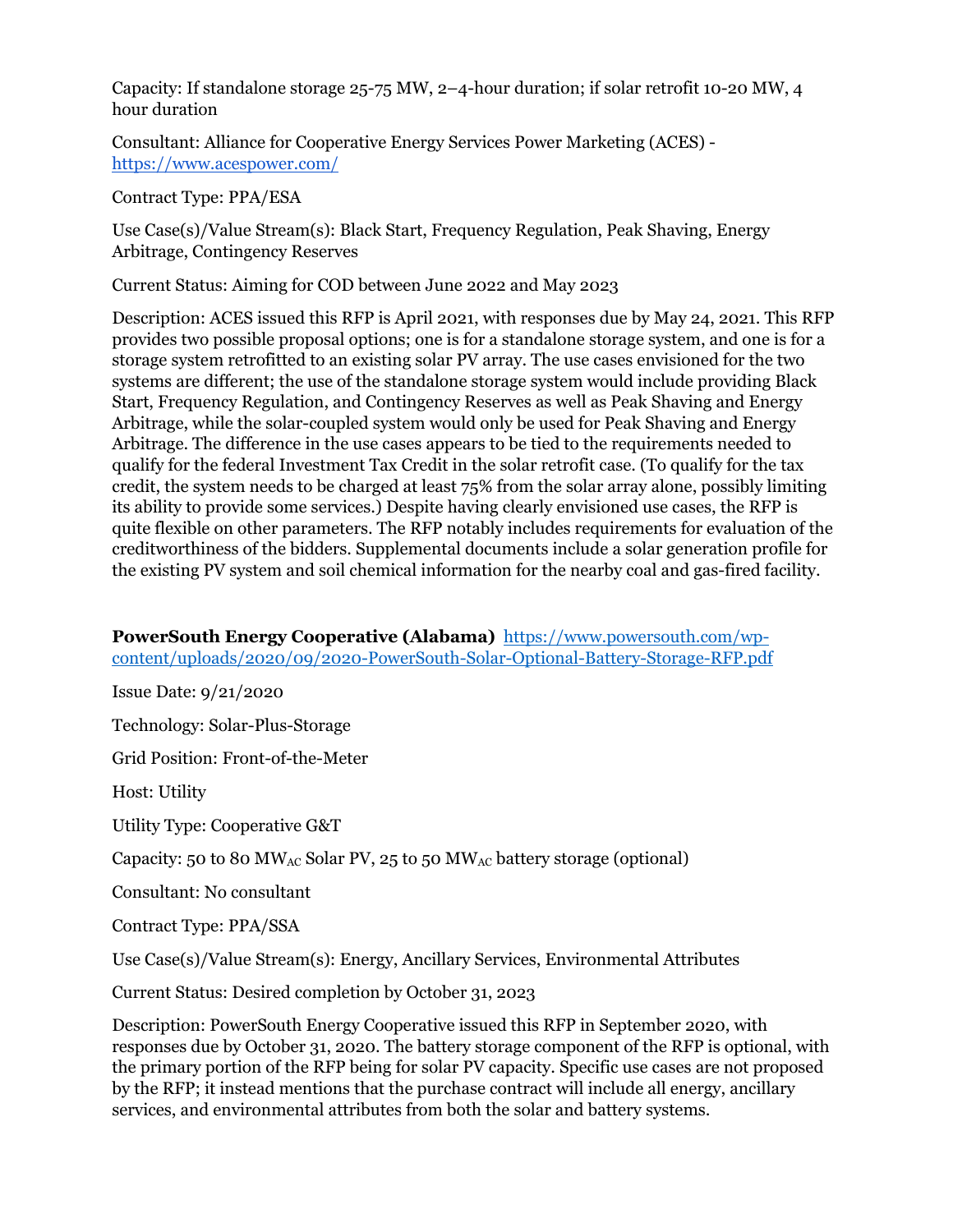#### **Sulphur Springs Valley Electric Cooperative (Arizona)**

https://www.gdsassociates.com/wp-content/uploads/2020/07/SSVEC-Solar-and-Storage-RFP-2020-07-16.pdf; Bidder Q&A - https://www.gdsassociates.com/wpcontent/uploads/2020/08/SSVEC-Solar-and-Storage-Bidder-QA-UPDATED-8-18.pdf

Issue Date: 7/16/2020

Technology: Solar-Plus-Storage

Grid Position: Front-of-the-Meter (to be located next to a new utility substation, with the bidder providing all interconnection equipment)

Host: Utility

Utility Type: Cooperative

Capacity: 20 MW<sub>AC</sub> Solar PV, 5-20 MW<sub>AC</sub>, 2-4 hours duration battery storage

Consultant: GDS Associates https://www.gdsassociates.com/

Contract Type: Fixed-rate PPA/ESSA (but interested in exploring buy-out options)

Use Case(s)/Value Stream(s): Peak Shifting, Capacity and System Regulation (intends battery to be 100% charged by solar), environmental attributes

Current Status: COD scheduled for June 2022 (news article from January 2021 mentioned that the project was in its "final stages": https://www.fitchratings.com/research/us-publicfinance/fitch-upgrades-sulphur-springs-valley-electric-coop-az-idr-to-a-outlook-stable-27-01- 2021)

Description: GDS Associates issued this RFP for Sulphur Springs Valley Electric Cooperative in July 2020, with responses due by August 25, 2020. This RFP clearly intends for the installed battery storage to be charged 100% by the installed PV system, so as to achieve the full ITC value; the main contemplated use case appears to be shifting the solar generation profile into the evening hours. The RFP is relatively open-ended. It includes a thorough list of topics on which it wishes bidders to provide information but does not specify requirements for many of these topics, giving bidders flexibility while still indicating that these factors will be relevant for evaluation.

#### **East Bay Community Energy, Peninsula Clean Energy, Silicon Valley Clean Energy & Silicon Valley Power (California)** RFP on file (see Solar-Plus/Procurement)

Issue Date: 11/5/2019

Technology: Standalone Storage or Solar-Plus-Storage

Grid Position: Behind-the-Meter (located on customer premises)

Host: Customers

Utility Type: Community Choice Energy Aggregators and Municipal Utility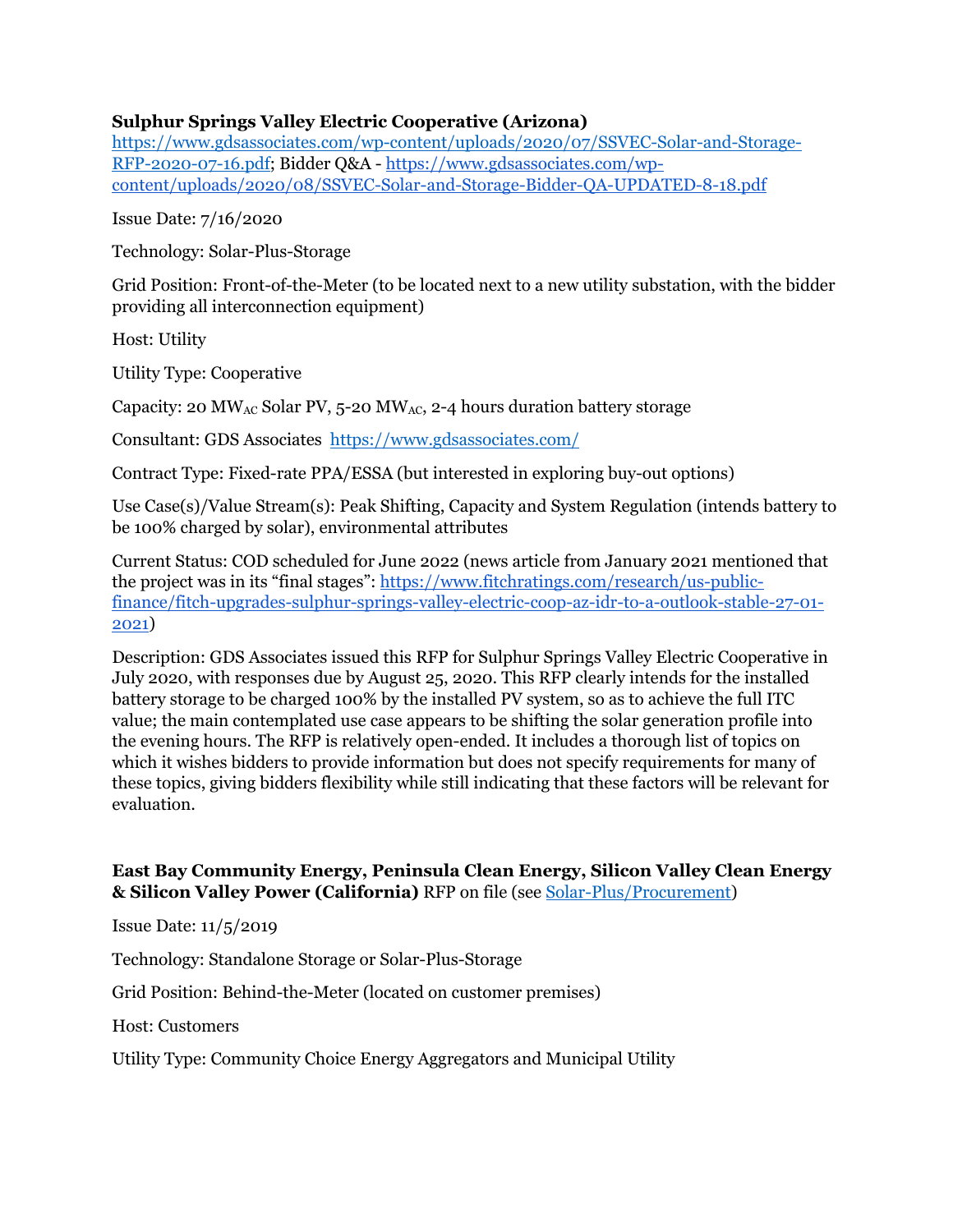Capacity: Minimum of 32.7 MW (10 MW each for all except Silicon Valley Power; 2.7 MW for Silicon Valley Power)

Consultant: No consultant

Contract Type: PPA/SSA

Use Case(s)/Value Stream(s): Resiliency

Current Status: Not specified (selection of preferred awards was to occur in February 2020). The status of East Bay Community Energy Projects is updated at https://ebce.org/power-projects/

Description: East Bay Community Energy, Peninsula Clean Energy, Silicon Valley Clean Energy, and Silicon Valley Power issued this RFP in November 2019, with responses due by December 23, 2019. The primary use case for the storage capacity to be provided is to provide backup power to be used during Public Safety Power Shutoff (PSPS) events. The capacity to be provided will be sited to serve utility/CCE customers directly.

**Central Virginia Electric Cooperative, City of Danville, and City of Martinsville (Virginia)** https://www.gdsassociates.com/wp-content/uploads/2019/05/VA-Solar-and-Energy-Storage-RFP-2019-May-31-new.pdf

Issue Date: 5/31/2019

Technology: Standalone Storage and/or Solar-Plus-Storage

Grid Position: Behind distribution meter at utility substations

Host: Utility

Utility Type: Cooperative and Municipal Utilities

Capacity: 20 total MW<sub>AC</sub> solar PV, 6-9 total MW<sub>AC</sub> MW storage (split among three projects)

Consultant: GDS Associates - https://www.gdsassociates.com/

Contract Type: PPA/SSA

Use Case(s)/Value Stream(s): Reduction of transmission and capacity demand, environmental attributes (specifically excludes participation in PJM ancillary services markets)

Current Status: COD scheduled for January 2021. As of spring 2021, Central Virginia Electric Cooperative has entered into a PPA for the output of an 8 MW solar and 4 MW battery storage facility being developed by Midway Solar, LLC in Albemarle County, Virginia.

Description: GDS Associates issued this RFP on behalf of three Virginia utilities (two municipal and one cooperative in May 2019, with responses due by July 1, 2019. As with the other GDSmanaged RFPs, this RFP gives respondents substantial flexibility as to the specifics of the systems being proposed, although the system size ranges are more narrowly prescribed here than in the VMEA RFP. All of the involved utilities are located in the PJM market territory and intend to use their storage systems for demand peak management based on transmission provider and PJM market demand peaks.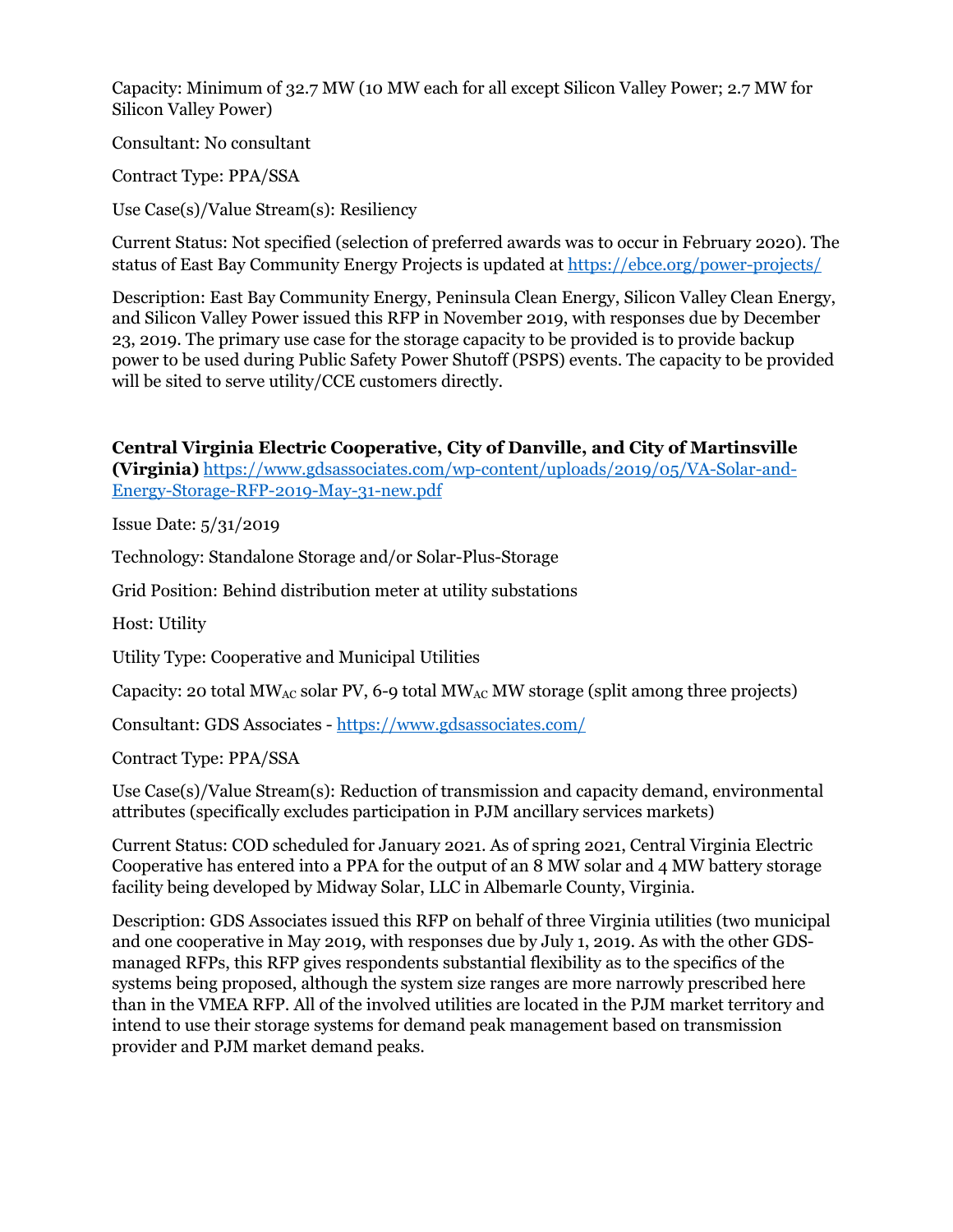Bluebonnet Electric Cooperative, CoServ Electric, and University of North Texas - RFP on file, see Solar-Plus/Procurement

Issue Date: 1/5/2018

Technology: Solar-Plus-Storage

Grid Position: Front-of-the-Meter or Behind-the-Meter

Host: Customer or Utility

Utility Type: Cooperatives and University

Capacity: 9-13.5 MW solar PV, storage capacity not specified (only CoServ requested storage bids, to accompany 2-4.5 MW of solar PV)

Consultant: RMI and Texas Energy Aggregation

Contract Type: PPA/SSA preferred

Use Case(s)/Value Stream(s): Energy Arbitrage, Transmission Demand Charge Reduction, Generation Demand Charge Reduction, ERCOT Emergency Response Services

Current Status: Not specified.

Description: RMI and Texas Energy Aggregation released this RFP in January 2018, with responses due by February 9, 2018. This RFP documents a relatively early approach to crafting a solar-plus-storage RFP. Some parts of the RFP provided an innovative degree of clarity, e.g., requesting projections of the economic value of solar-plus-storage to the involved utilities. However, the required use of a specific financial model was viewed as unworkable by some bidders. The lesson learned was to allow bidders to use their own proprietary models, but to subsequently compare approaches and results in the latter stages of the procurement. In addition, the RFP predated a Texas law enacted in 2019, which confirmed that electric co-ops in Texas can install, own, and operate battery energy storage systems.

#### **Asset Purchase and Engineering, Procurement, and Construction (EPC) Agreements**

#### **City of Wilson (North Carolina)**

https://vrapp.vendorregistry.com/Bids/View/Bid/2dcf5516-2d3b-44f2-8a3e-5b8b6b013530

Issue Date: 3/12/2021 Technology: Standalone Storage Grid Position: Distribution system Host: Utility Utility Type: Municipal Capacity: up to 100 MW (split up into 14 separate systems with capacity ranging from 1-16 MW) Consultant: Booth & Associates Contract Type: EPC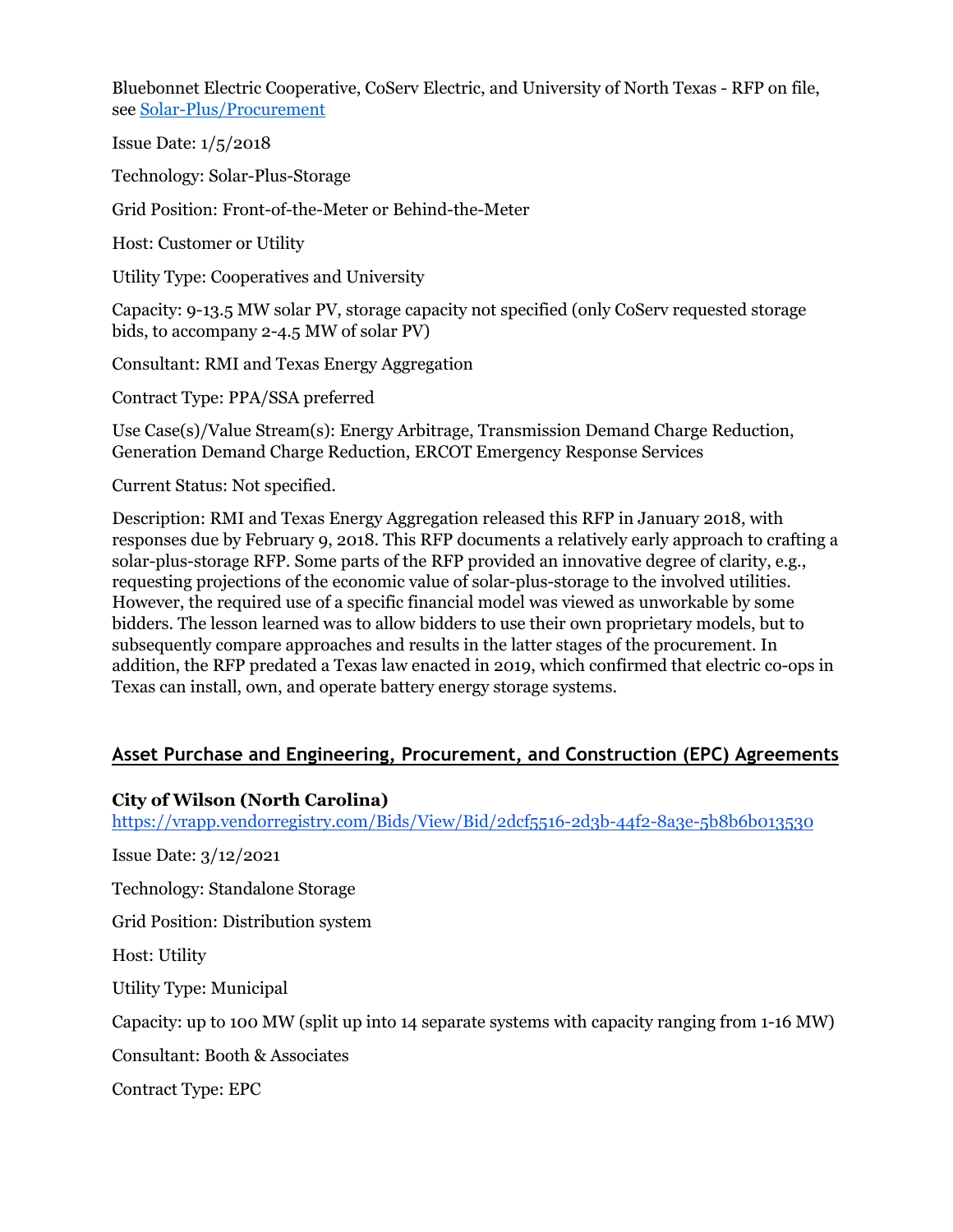Use Case(s)/Value Stream(s): Not discussed

Current Status: Unknown

Description: The City of Wilson issued this RFP in March 2021, with responses due by April 29, 2021. The RFP contains 14 separate bid schedules for different battery storage systems with individual capacities ranging from 1-16 MW and 3-48 MWh. The technical specifications provided are quite specific, but use cases are not outlined, presumably because the utility intends to operate the storage systems directly. Based on project context, demand charge reduction is likely the primary use case for these systems.

### **North Carolina Eastern Municipal Power Agency** RFP on file see Solar-

Plus/Procurement

Issue Date: 1/14/2021

Technology: Broad options

Grid Position: Behind the meter at a member (distribution) utility substation

Host: Distribution utility

Utility Type: Municipal (wholesale supplier)

Capacity: 5-10 MW, 10-40 MWh

Consultant: GDS Associates

Contract Type: EPC with long-term service agreement

Use Case(s)/Value Stream(s): Coincident Peak Demand Reduction (12 monthly peaks)

Current Status: Unknown

Description: The North Carolina Eastern Municipal Power Agency issued this RFP in January 2021, with responses due by March 11, 2021. The RFP includes a range of possible proposed project sizes. In contrast with the City of Wilson RFP, this RFP is not detailed regarding the required technical specifications. The RFP instructs bidders to provide proposed terms for a 15 year service agreement for maintenance of the system.

**Virginia Municipal Electric Association** https://www.gdsassociates.com/wpcontent/uploads/2018/12/FINAL-VMEA-Energy-Storage-RFP-2018.Dec\_.05-1.pdf

Issue Date: 12/5/2018

Technology: Standalone Storage

Grid Position: To be interconnected behind the meter at a substation on the distribution system of a distribution-level cooperative.

Host: Utility

Utility Type: Municipal G&T

Capacity: 2-12 MW, 1-2 hour duration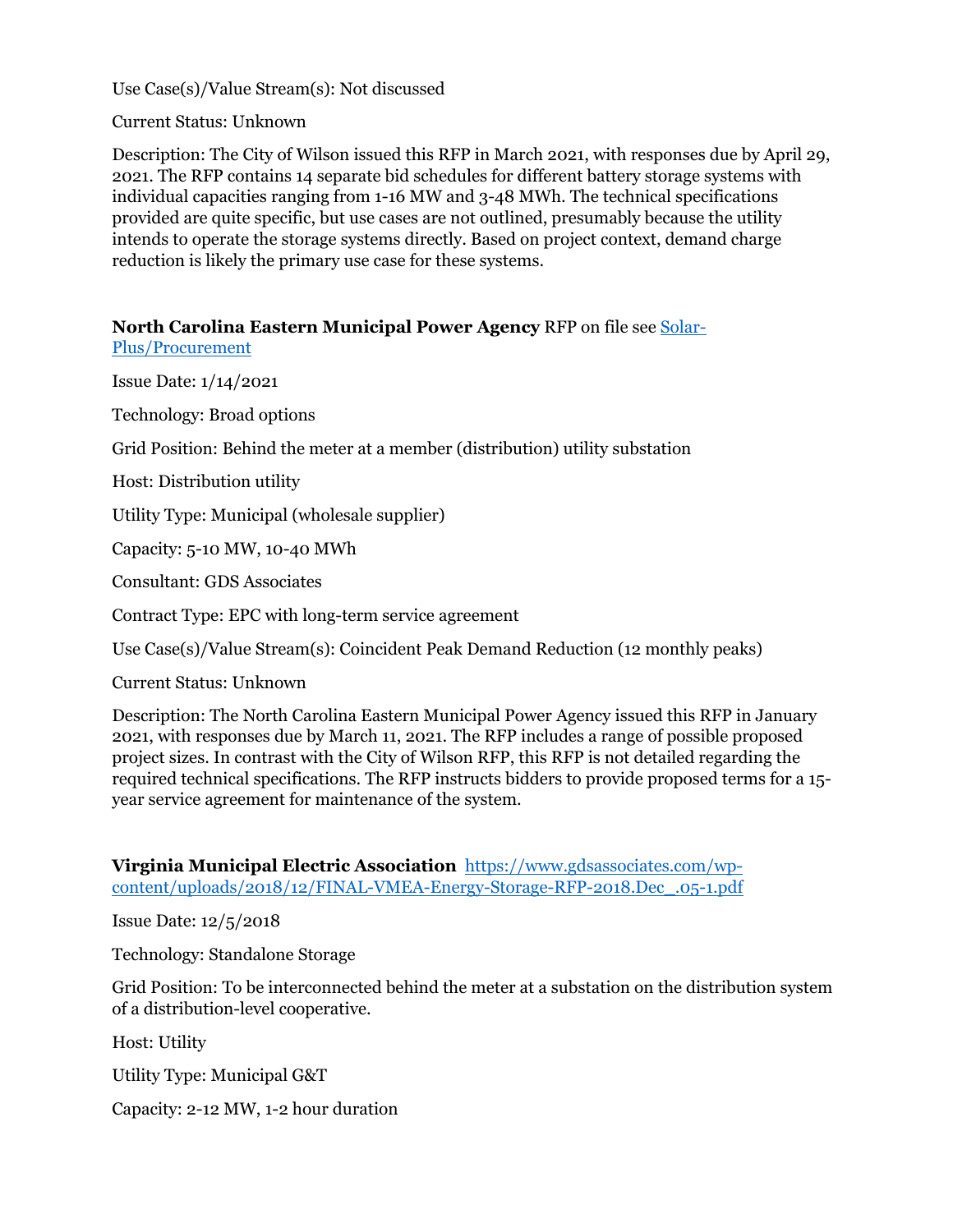Consultant: GDS Associates - https://www.gdsassociates.com/

Contract Type: Engineering, Procurement, and Construction (EPC)

Use Case(s)/Value Stream(s): Coincident peak demand reduction

Current Status: Unknown status (RFP schedule called for COD in January 2020)

Description: GDS Associates issued this RFP on behalf of the Virginia Municipal Electric Association (VMEA) in December 2018, with responses due by February 1, 2019. The battery system would be sited at a substation owned and operated by Harrisonburg Electric Commission (HEC), a VMEA member, and the battery would be controlled by HEC on behalf of all VMEA members. The RFP gave responders a wide degree of flexibility in proposal size, accepting proposals for systems with capacity between 2 and 12 MW, and did not specify many technical requirements, instead instructing respondents to provide much of this information as part of their proposals.

### **Cobb EMC (Georgia)** RFP on file. See Solar-Plus/Procurement

Issue Date: 11/26/2018

Technology: Solar-Plus-Storage (option is given for proposals to only address one portion of system)

Grid Position: Behind-the-Meter (located at utility campus)

Host: Utility

Utility Type: Cooperative

Capacity: 1.5 MW<sub>AC</sub> Solar PV, 1 MW<sub>AC</sub>/4 MWh battery storage

Consultant: No consultant (NC Clean Energy Technology Center assisted)

Contract Type: EPC

Use Case(s)/Value Stream(s): Peak Shaving, Resilience (emergency building power supply)

Current Status: Desired completion by end of 2019 (actual completion in October 2020; additional microgrid portion of the project is under development as of mid-2021)

Description: Cobb EMC issued this RFP in November 2018, with responses due by January 14, 2019. This RFP is considerably more detailed and provides more technical specifications than many of the RFPs prepared by private consultants, perhaps because the utility had a more specific envisioned project here.

### **Contract Type Not Specified**

## **Southern California Public Power Authority**

http://scppa.org/file.axd?file=/2020/02/2020%20SCPPA%20Renewable%20Energy%20Reso urces%20and%20Energy%20Storage%20Solutions%20RFP.pdf and http://www.scppa.org/file.axd?file=%2f2020%2f08%2fSCPPA+RFP+for+Stand-Alone+ESS+revised.pdf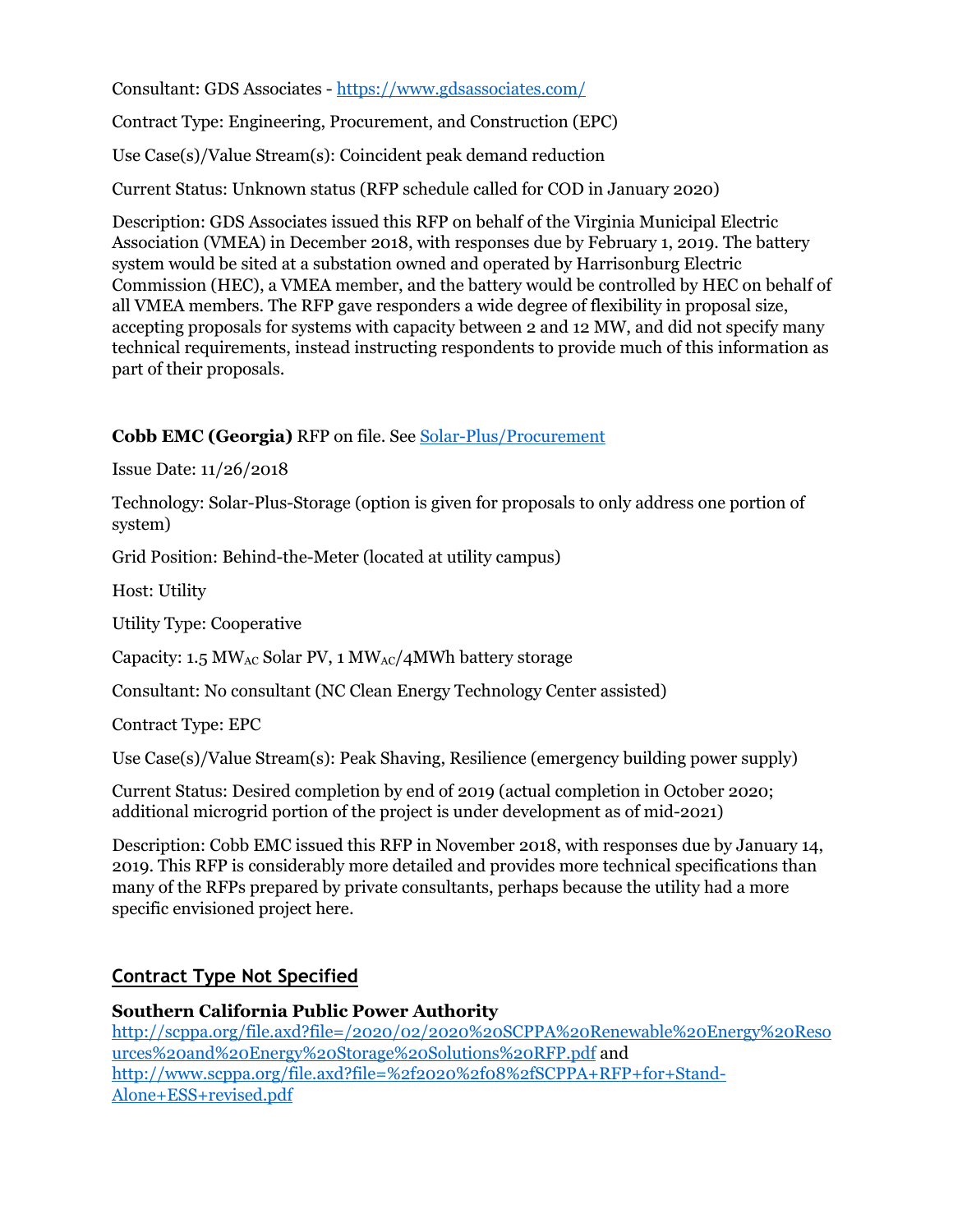Issue Date: 2/21/2020

Technology: Standalone Storage

Grid Position: Front-of-the-Meter

Host: Utility

Utility Type: Municipal G&T

Capacity: Capacity not specified (members have a total target of 147 MW of storage capacity by 2021)

Consultant: No consultant

Contract Type: Option given to respondents on whether to propose EPC or SSA arrangement

Use Case(s)/Value Stream(s): Renewable integration, legislative target compliance

Current Status: Desired completion in late 2020

Description: The Southern California Public Power Authority (SCPPA) issued this RFP in February 2020, with responses due on December 31, 2020. SCPPA is a public agency that conducts the business of an electric G&T utility for its member organizations, which include 11 municipalities and one irrigation district. Unlike many of the other RFPs discussed here, this RFP is open-ended as to the amount of battery storage capacity to be supplied; it mentions that the member agencies of SCPPA have a target of 147 MW of storage capacity, but also mentions that members may be interested in exceeding that target (147 MW is the target established under California A.B. 2514 of 2010).

#### **Burlington Electric Department (Vermont)** RFP on file

Issue Date: 5/9/2017

Technology: Storage + microgrid (tied to pre-existing solar installation)

Grid Position: Distribution grid

Host: Customer (airport)

Utility Type: Municipal

Capacity: At least 1 MW/4 MWh

Consultants: Sandia National Labs, U.S. Department of Energy

Contract Type: EPC expected, but allowed option to propose ESS contract

Use Case(s)/Value Stream(s): Resilience (backup power), peak shaving, energy arbitrage, frequency regulation, other wholesale market actions

Current Status: Moved forward

Description: Burlington Electric Department issued this RFP in May 2017, with responses due by July 11, 2017. This RFP is an early example for a local project, which would be sited on the customer side of the meter, in partnership with the local utility. The proposed site at the airport